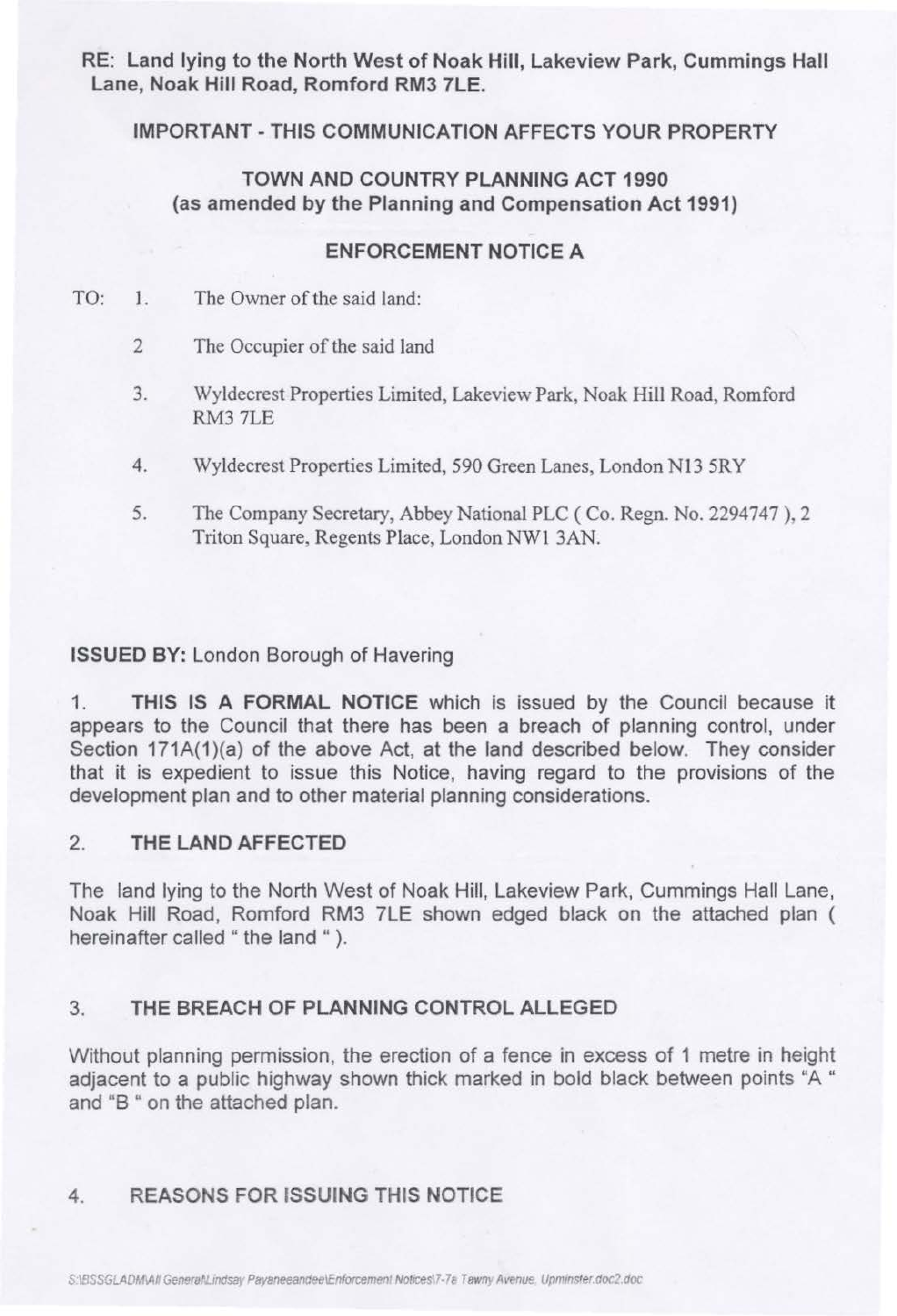It appears to the Council that the above breach of planning control has occurred within the last four years. The fence in question was substantially completed less than four years ago. The site lies within the Metropolitan Green Belt. The fence appears as a visually intrusive and inappropriate development within the Green Belt. It is contrary to development plan policies and harmful to the visual amenities of the area, The Council do not consider that planning conditions could not overcome these problems.

In making its decision to issue this notice the Council considered that the unauthorised development is contrary to the following policies of the Local Development Framework: policies DC61 and DC45.

#### 5. **WHAT YOU ARE REQUIRED TO DO**

thick marked between points " A " and " B " on the attached plan to no (i) Reduce the height of the fence adjacent to the public highway shown higher than 1 metre

Time for compliance: 3 months from the effective date of this notice.

(ii) Remove from the land all equipment, materials, machinery, apparatus and rubble associated with the unauthorised fence and arising from compliance with the first requirement above..

Time for compliance: 3 months from the effective date of this notice

## 6. **WHEN THIS NOTICE TAKES EFFECT**

This Notice takes effect on  $10<sup>th</sup>$  April 2009, unless an appeal is made against it beforehand

Dated: 13<sup>th</sup> February 2009

Signed:

**Authorised Officer** 

on behalf of London Borough of Havering Town Hall Main Road Romford RM1 3BD

# **YOUR RIGHT OF APPEAL**

You can appeal against this Notice, but any appeal must be received, or posted in time to be received, by the Secretary of State before 10<sup>th</sup> April 2009. The enclosed booklet "Enforcement Appeals - A guide to Procedure" sets out your rights. Read it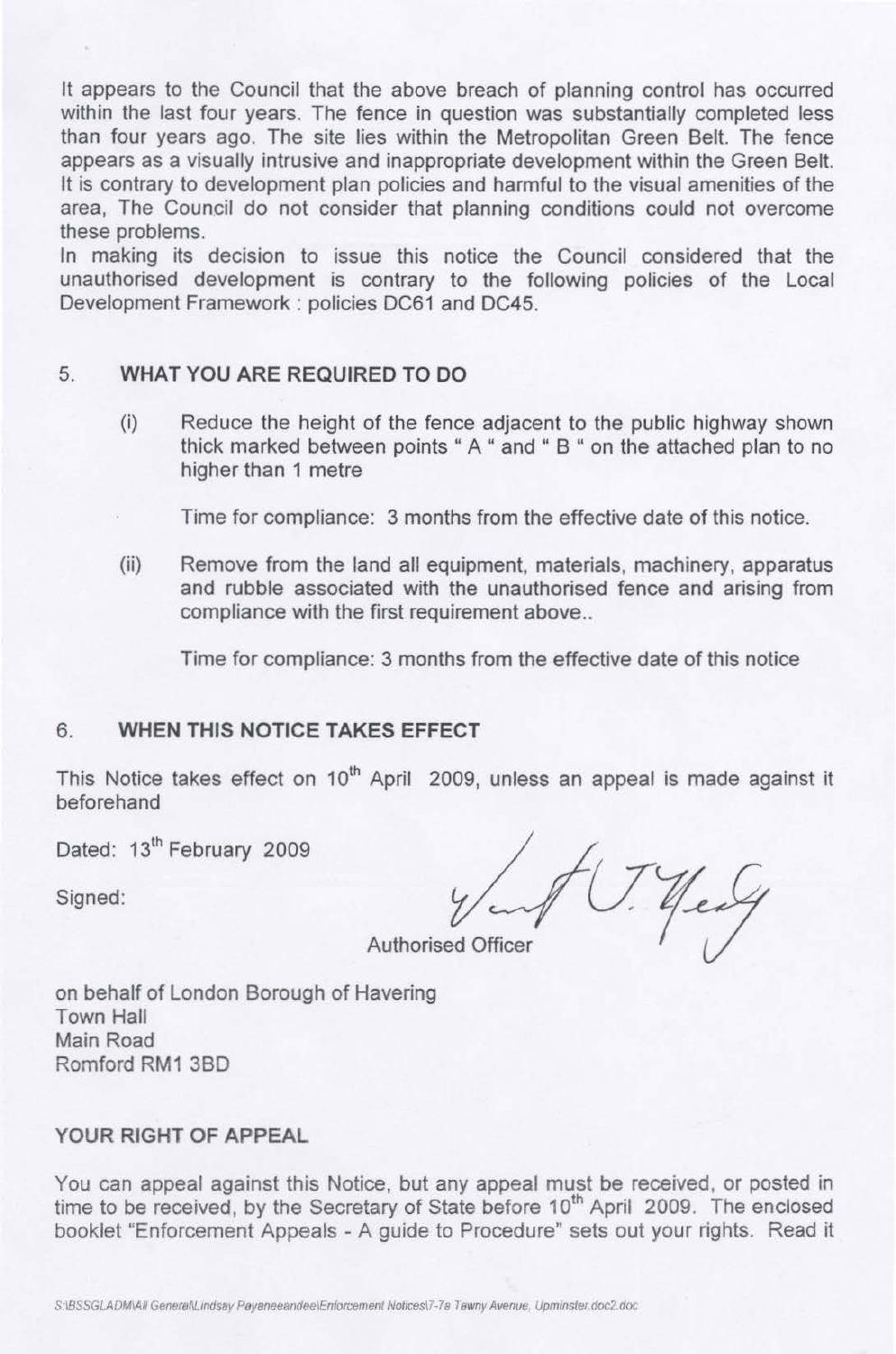carefully. You may use the enclosed appeal forms. One is for you to send to the Secretary of State if you decide to appeal. The other is for you to keep as a duplicate for your own records. You should also send the Secretary of State the spare copy of this Enforcement Notice which is enclosed.

### **WHAT HAPPENS IF YOU DO NOT APPEAL**

If you do not appeal against this Enforcement Notice, it will take effect on10th April 2009 and you must then ensure that the required steps for complying with it, for which you may be held responsible, are taken within the period specified in the Notice.

**FAILURE TO COMPLY WITH AN ENFORCEMENT NOTICE WHICH HAS TAKEN EFFECT CAN RESULT IN PROSECUTION AND/OR REMEDIAL ACTION BY THE COUNCIL.**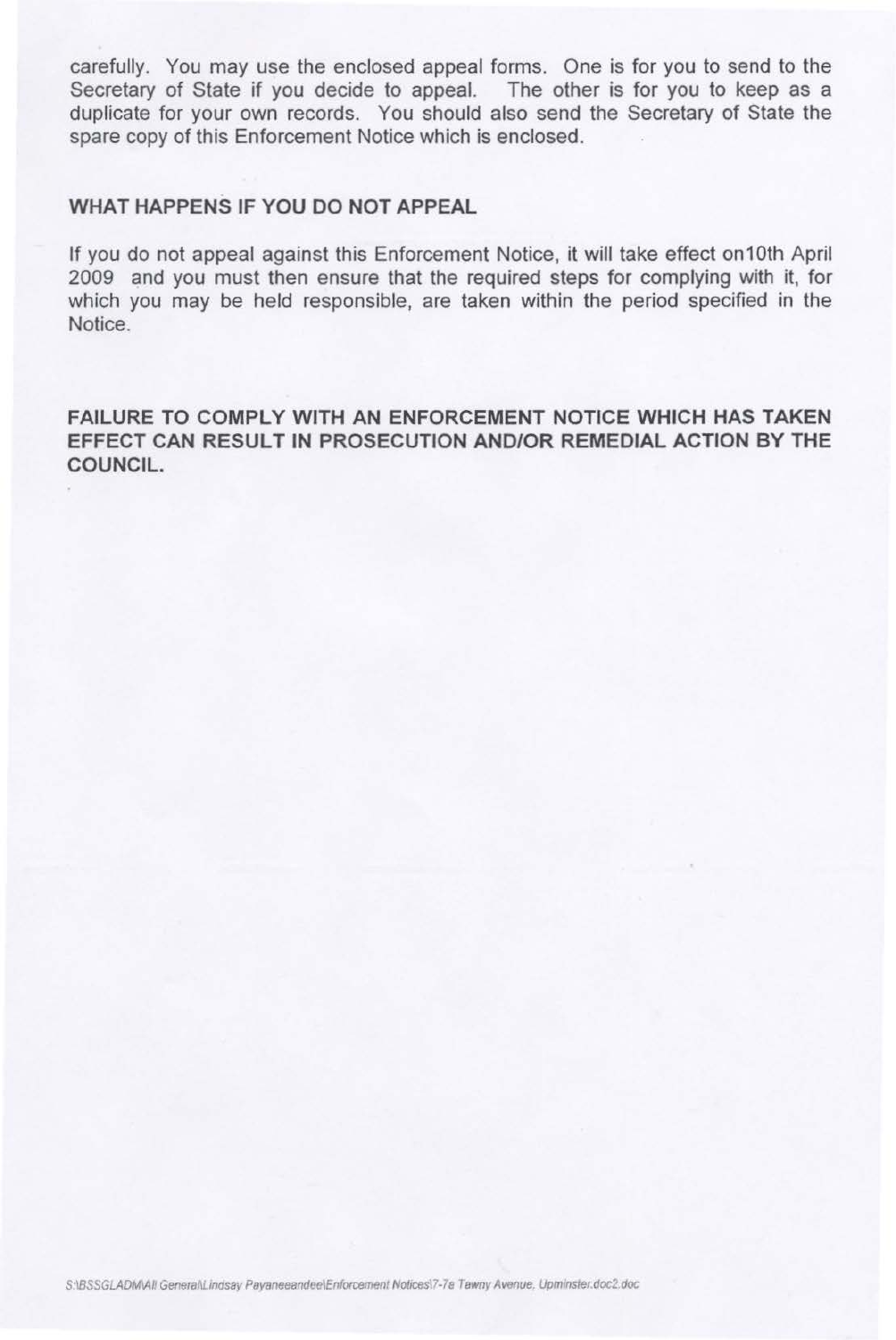## EXPLANATORY NOTES

# STATUTORY PROVISIONS

A summary of Sections 171A, 1718 and 172 to 177 of the Town and Country Planning Act 1990 (as amended) is enclosed with this Notice.

# YOUR RIGHT OF APPEAL

You can appeal against this Notice, but any appeal must be in writing and received, or posted (with the postage paid and properly addressed) in time to be received in the ordinary course of the post, by the Secretary of State before 10<sup>th</sup> April 2009. The enclosed booklet "Enforcement Appeals - A guide to Procedure" sets out your rights. Read it carefully. If you appeal you should use the enclosed appeal forms. Two copies are for you to send to the Secretary of State if you decide to appeal. The other is for you to keep as a duplicate for your own records. You should also send the Secretary of State a copy of the Enforcement Notice.

## GROUNDS OF APPEAL

The grounds of appeal are set out in Section 174 of the Town and Country Planning Act 1990 and are also set out on page 2-5 of the enclosed appeal forms.

## PLANNING APPLICATION FEE

Should wish to appeal on ground (a) - that planning permission should be granted for the unauthorised development - then a fee of  $E$  170 is payable both to the Secretary of State and to the Council. If the fees are not paid then that ground of appeal will not be valid.

# STATEMENT ON GROUNDS OF APPEAL

You must submit to the Secretary of State, either when giving notice of appeal or within 14 days from the date on which the Secretary of State sends him a notice so requiring him, a statement in writing specifying the grounds on which you are appealing against the enforcement notice and stating briefly the facts on which you propose to rely in support of each of those grounds.

### RECIPIENTS OF THE ENFORCEMENT NOTICE

The names and addresses of all the persons on whom the Enforcement Notice has been served are:

- TO: 1. The Owner of the said land
	- 2. The Occupier of the said land
	- 3. Wyldecrest Properties Limited, Lakeview Park, Noak Hill Road, Romford RM3 7LE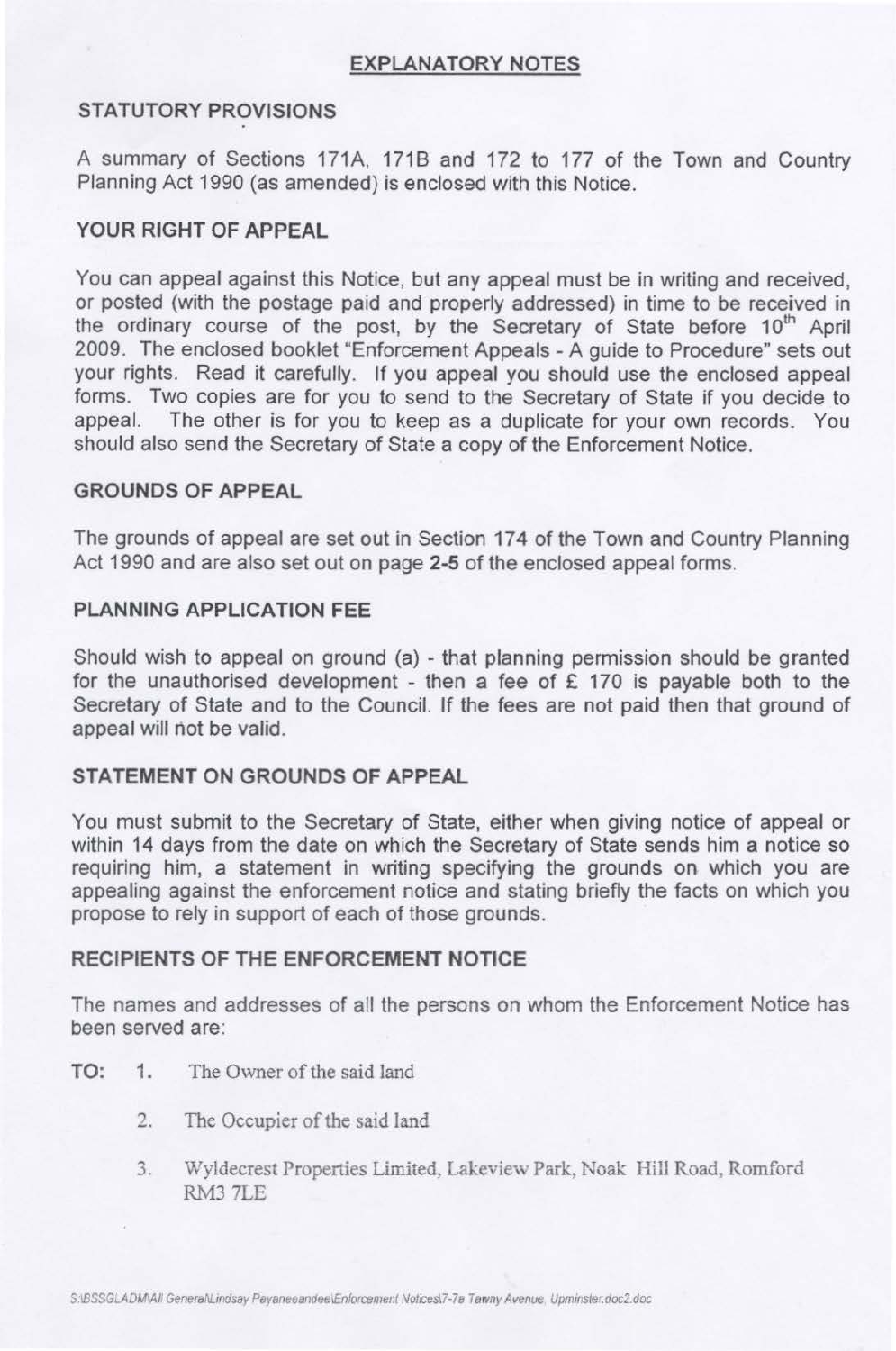- Wyldecrest Properties Limited, 590 Green Lanes, London N13 5RY  $4.$
- 5. Abbey National PLC (Co. Regn. No. 2294747), 2 Triton Square, Regents Place, London NW1 3AN.